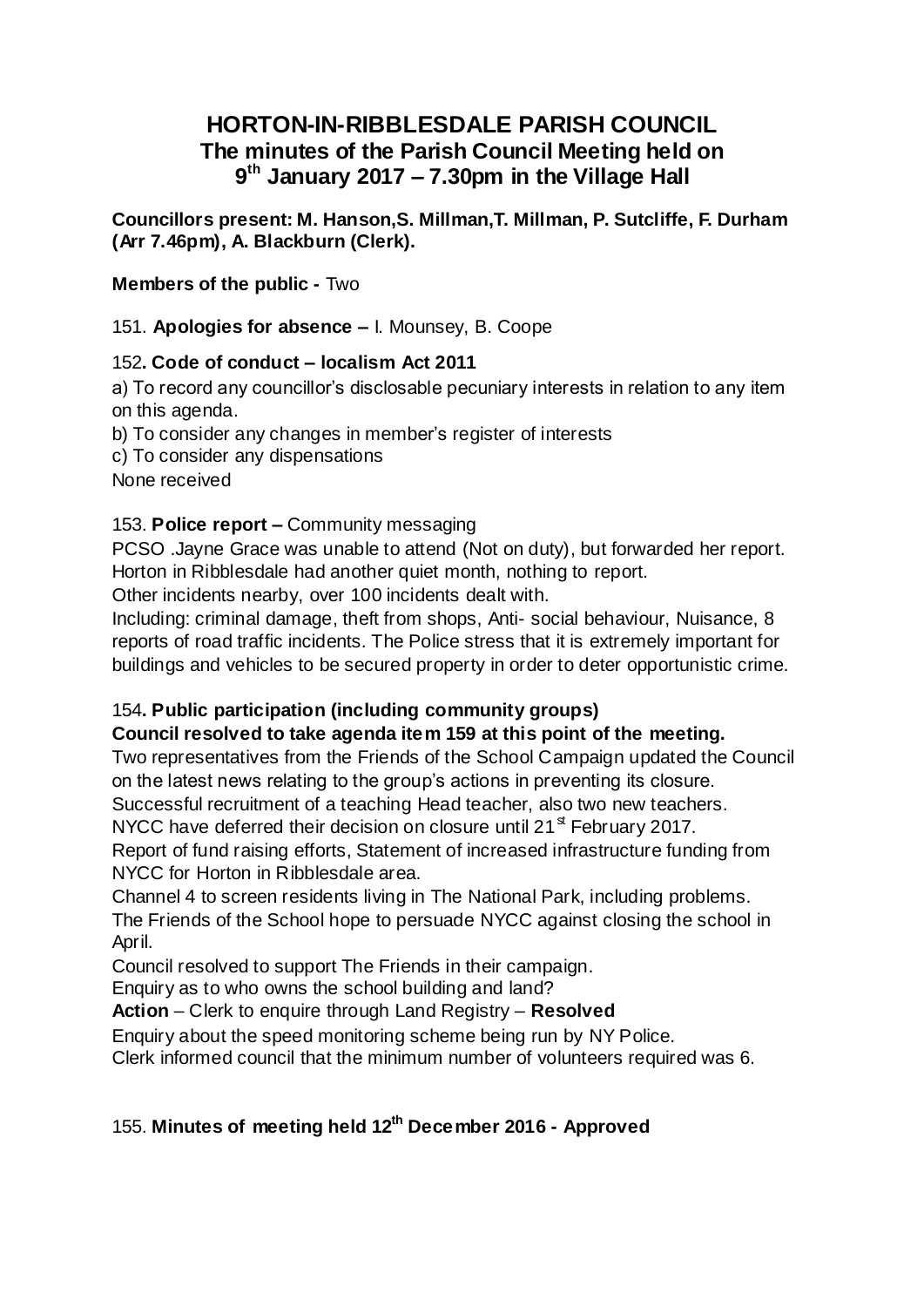#### 156. **Matters arising**

Actions. Clerk reported on all actions taken as required by council.

Clerk reported that nothing had been received by BT following the complaint sent in relation to not being informed about the public telephone box consultation. A further enquiry had been submitted, but still no response.

**Action** – Clerk to send a complaint about lack of response from original complaint. The four contractors who have applied for the grass cutting contract have been notified, and site meetings have been arranged by the clerk.

A cheque has been received for £48.31 from NYCC in relation to grass cutting. Councillor Durham informed council that an elector was interested in being Co-opted onto the council, she would be willing to come to the next council meeting.

### 157. **Planning applications –** None received

Last month's applications: Keeper's Cottage – Granted Studfold Farm – Not yet decided.

### 158. **Horton Beck – Unregistered Land**

Discussion by council on Common Land, being owned or not .

A review of recent legislative documents on the subject had been undertaken by the clerk, and relative documents circulated to councillors.

The protection of trees on common land was discussed.

Action – Clerk to prepare information and seek advice from YLCA on this issue.

159. **School Update** – resolved to be taken during Public Participation.

### 160. **Arcow Quarry**

.

The clerk reported that the Arcow Quarry planning application was showing 'still processing' on the YDNP planning site, but press reports declared plans passed, but with restrictions.

**Action** – Clerk to enquire again to planning.

### 161. **Three Peaks Working Group**

Councillor Hanson informed council about the latest documents proposed by Alan Hulme of YDNP, the group had yet to decide on proposals, a further meeting of the group was proposed to decide / implement the documents. **Action** – Clerk to arrange

### 162. **Correspondence**

YLCA training courses on planning were discussed and council resolved to nominate councillors Hanson and Durham for the YLCA planning seminars. **Action** – Clerk to nominate